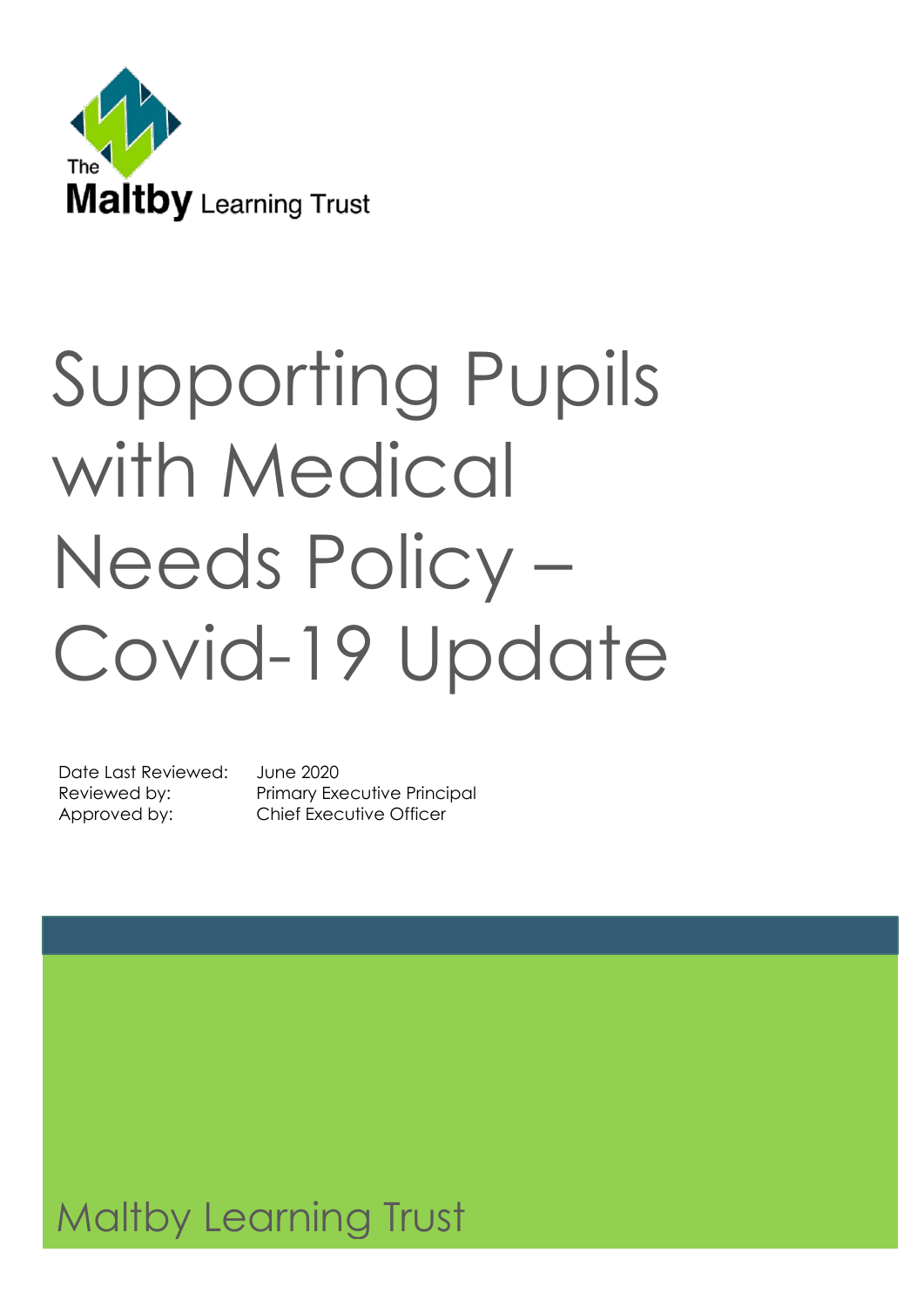#### INTRODUCTION

Within the Maltby Learning Trust we have a full commitment to ensuring that all students accessing education within our Academies are supported in whatever way necessary in order to enable them to succeed and maximise their potential. This policy has been formulated to enable Academies to make provision for students with medical needs and ensure that their needs are met.

**Covid-19** – Within periods of Covid-19 restriction, our aim is to continue to ensure that students with medical needs can continue to access education in a safe manner. This means that sensible, proportionate steps will be taken to assess and manage any identified risk to the student or staff. Robust risk assessments, developed with input from parents and medical professionals, will enable reasonable adjustments to be made in meeting individual student's needs, allowing them to access a high quality of educational offer. This policy has been updated to provide a framework for this process to operate under.

#### RATIONALE

The Maltby Learning Trust values the abilities and achievements of all its students, and is committed to providing for each student the best possible environment for learning. We actively seek to remove the barriers to learning and participation that can hinder or exclude individual students, or groups of students. This means that equality of opportunity must be reality for our students. We make this a reality through the attention we pay to the different groups of students within our Academies.

**Covid-19** - During periods of Covid-19 restriction, additional barriers may be faced by children with specific medical needs who may fall within vulnerable groups. For these students it is important that Academies work closely with parents to formulate a package of support that either allows the student to directly access the AAcademy or be provided with appropriate learning opportunities remotely.

#### LEGISLATIVE FRAMEWORK

The Children and Families Act 2014 states that arrangements for supporting students at school with medical conditions must be in place and those students at a school or Academy with medical conditions should be properly supported so that they have full access to education, including Academy trips and physical education.

This policy meets the requirements under [Section 100 of the Children and Families Act](about:blank)  [2014,](about:blank) which places a duty on governing boards to make arrangements for supporting students at their Academy with medical conditions. It is also based on the Department for Education's statutory guidance: [Supporting pupils at school with medical conditions.](about:blank) The policy also makes provision for the Trust to meet its obligations under the Equality Act 2010. This policy is compliant with our funding agreement and articles of association.

Many students, at some point during their time at school, will have a medical condition which may affect their potential to learn and their participation in Academy activities. For most, this will be short term; perhaps finishing a course of medication or treatment; other students may have a medical condition that, if not properly managed, could limit their access to education.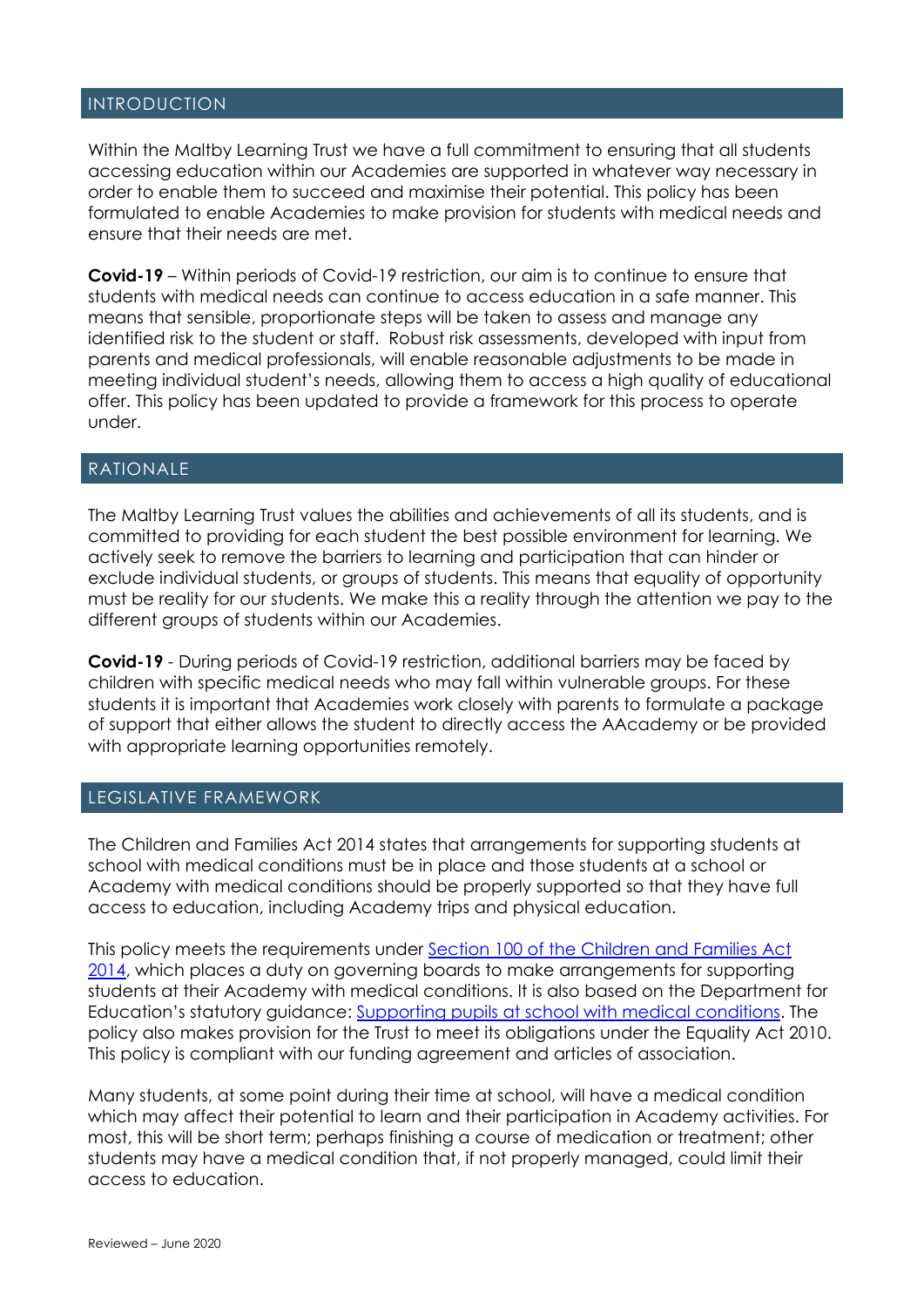This policy should be read alongside the MLT Administration of Medicines Policy, Intimate Care Policy and First Aid Policy. The AcademyTrust commits to ensuring that it makes every effort to ensure the wellbeing of all students, staff and adults on site.

**Covid-19** – Periods of Covid-19 restriction bring additional challenges for students and their families as well as for Academies in trying to meet student's needs. The placing of restrictions on access to school does not change the Trust's statutory duty to make reasonable adjustments in order to provide an equal access to education for students with medical condition. However, careful planning must take place to ensure that this takes place in a manner which protects the wellbeing of the student and members of staff.

#### AIMS AND OBJECTIVES

- To ensure that students with medical conditions, in terms of both physical and mental health, are properly supported in school so that they can play a full and active role in Academy life, remain healthy and achieve their academic potential.
- To establish a positive relationship with parents and carers, so that the needs of the student can be fully met. Parents of students with medical conditions are often concerned that their child's health will deteriorate when they attend school. This is because students with long-term and complex medical conditions may require ongoing support, medicines and care while at school to help them manage their condition and keep them well. Other students may require interventions in particular emergency circumstances. It is also the case that student's health needs may change over time, in ways that cannot always be predicted, sometimes resulting in extended absences. It is therefore important that parents feel confident that their child's medical condition will be supported effectively by the Academy and that they will be safe.
- To work in close partnership with health care professionals, staff, parents and students to meet the needs of each child. In making decisions about the support they provide it is crucial that academies consider advice from healthcare professionals and listen to and value the views of parents and students.
- To ensure any social and emotional needs are met for students with medical conditions – Students may be self-conscious about their condition and some may be bullied or develop emotional disorders such as anxiety or depression around their medical condition.
- To minimise the impact of any medical condition on a child's educational achievement – In particular, long term absences due to health problems affect student's educational attainment, impact on their ability to integrate with their peers and affect their general wellbeing and emotional health. Reintegration back into the Academy should be properly supported so that students with medical conditions fully engage with learning and do not fall behind when they are unable to attend. Short term absences, including those for medical appointments, (which can often be lengthy), also need to be effectively managed.
- To ensure that a Health Care Plan is in place for each child with a medical condition and for some students who may be disabled or have special educational needs, that their Education, Health and Care Plan is managed effectively.
- **Covid-19** To ensure that student's needs are met in a manner which is safe and appropriate for their needs.
- **Covid-19** To ensure that if a student is in a vulnerable group, their educational needs are met through either carefully planned, controlled access to the Academy with rigorous social distancing measures in place or through the provision of high quality remote learning opportunities.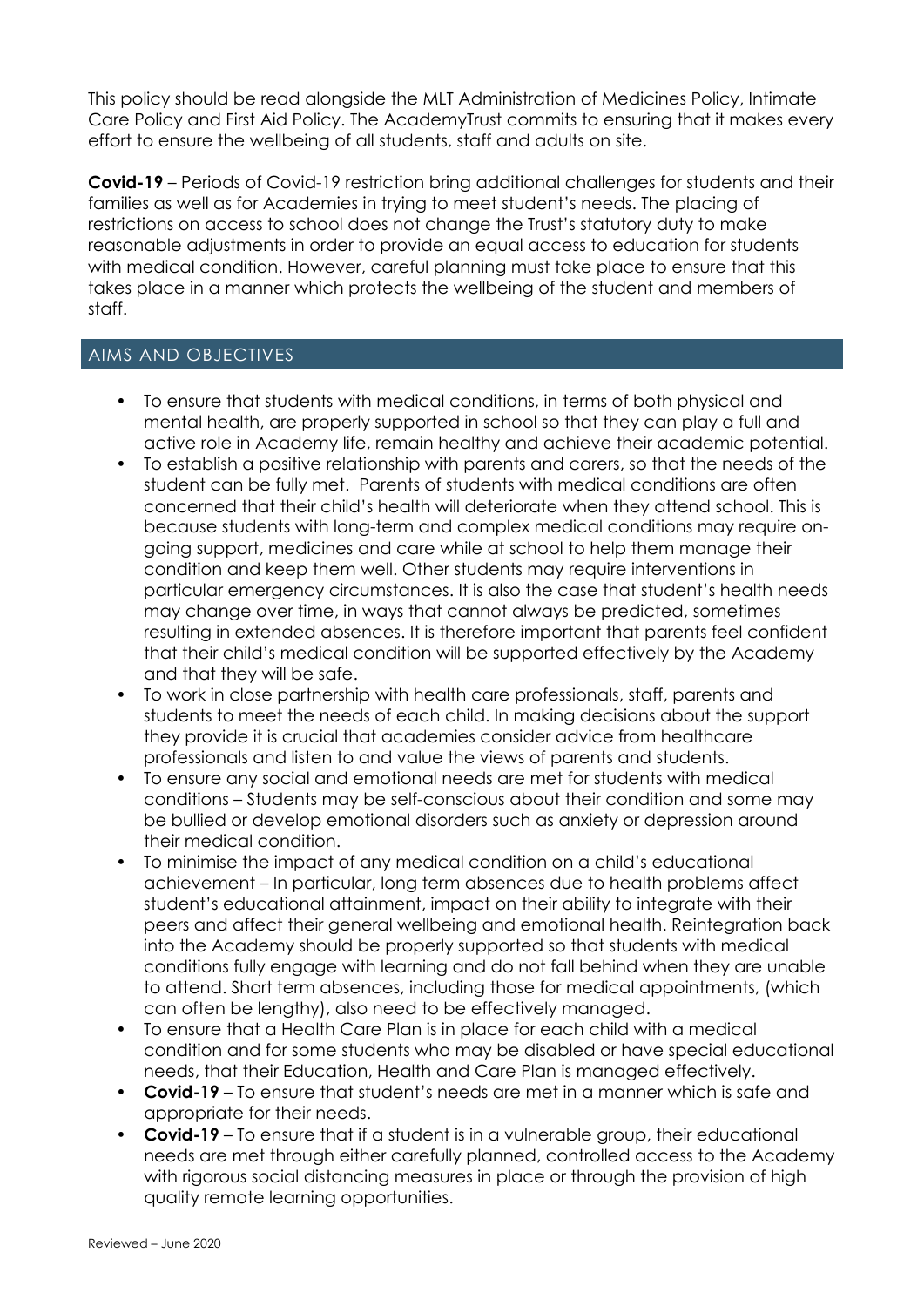• **Covid-19** – To ensure that appropriate and rigorous planning and risk assessment has taken place to protect staff who are administering treatment. This could be through the provision of Personal Protective Equipment (PPE) or through routines and timings being altered to minimise risks.

#### ROLES AND RESPONSIBILITIES

Supporting a student with a medical condition during Academy hours is not the sole responsibility of one person. Partnership working between Academy staff, healthcare professionals, and parents and students will be critical.

**Covid-19** – At times of Covid-19 restriction, it is particularly important that all members of the Academy community work collectively to ensure the wellbeing of our most vulnerable students. This can both be through ensuring access to learning and through acting as a critical partner in ensuring risks to all stakeholders are carefully controlled.

#### **The Board of the Maltby Learning Trust/Academy Local Governing Body:**

The MLT Board/Academy LGC has ultimate responsibility to make arrangements to support students with medical conditions. The governing board will ensure that sufficient staff have received suitable training and are competent before they are responsible for supporting students with medical conditions. They are responsible for ensuring that each Academy is appropriately insured, and that staff are aware that they are insured to support students;

**Covid – 19 –** The Trust Board/Academy LGC will ensure that measures implemented to ensure the safety of students with medical conditions and the staff meeting their needs during times of Covid-19 outbreak are rigorous and sufficient. This could be, for example, ensuring that academies have adequate supplies of PPE, ensuring policies and protocols include reference to Covid-19 and are robustly implemented, and that adequate risk assessment has taken place on a whole trust/individual Academy level to safely meet the needs of students with medical conditions.

#### **Academy Principal:**

The Academy Principal will:

- Ensure that a policy is in place to meet the needs of students with medical conditions;
- Ensure that all staff are aware of the policy for supporting pupils with medical conditions and understand their role in its implementation;
- Ensure that all staff who need to know are aware of the student's condition;
- Ensure that staff have received suitable training and are competent before they take on responsibility to support students with medical conditions.
- Ensure that sufficient trained staff are available to implement the policy and deliver against all individual healthcare plans, including in contingency and emergency situations;
- Take overall responsibility for the development of IHPs
- Ensure that the school nursing service is contacted in the case of any student who has a medical condition that may require support at the Academy but who has not yet been brought to the attention of the school nurse;
- Ensure that systems are in place for obtaining information about a student's medical needs and that this information is kept up to date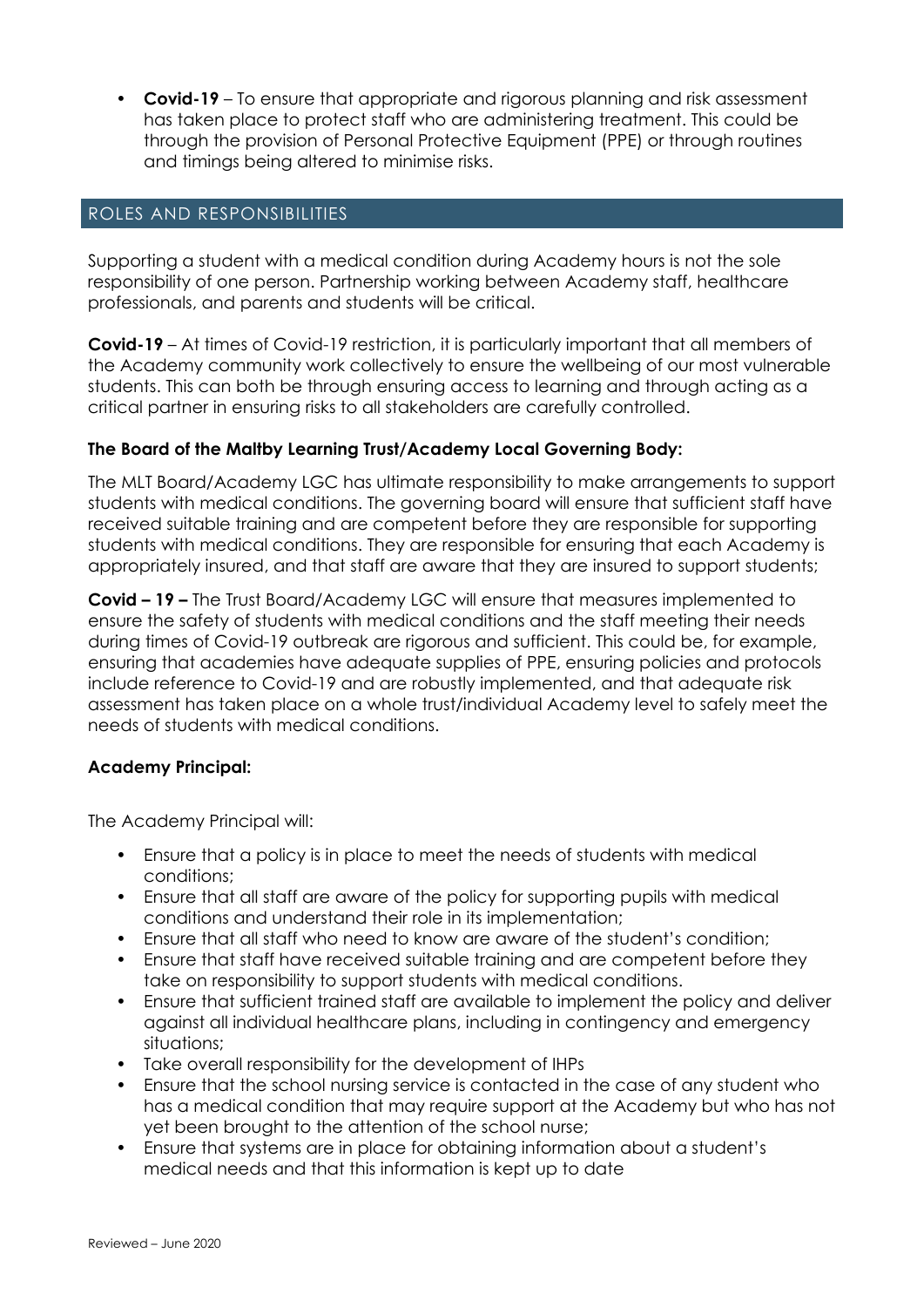- **Covid-19** Ensure that a detailed risk assessment and planning process has been undertaken and that this includes provision for meeting the needs of students with medical conditions.
- **Covid-19** Ensure that key staff have reviewed the Individual Care Plans/risk assessed the individual situation of students with medical conditions, taking into account revised policy and guidance, and seeking specialist medical advice where needed prior to the student's readmission to the Academy.
- **Covid-19** Work to identify students who are highly vulnerable or whose treatment presents particular risks to staff. Consult with parents and medical professionals in revising Care Plans and producing risk assessments prior to the student's readmission to the AAcademy or alternatively, if risks are too great to provide high quality remote learning opportunities. In these cases, moving equipment or services to the home should be considered to enable the student to be better supported out of the school environment.
- **Covid-19** Ensure that sufficient stocks of PPE are in place and that areas of the Academy designated for treatment are adequate and meet the additional requirements in period of Covid-19 restriction.
- **Covid-19** Ensure that any additional training required is accessed (for example, in the safe use of PPE) prior to a child being readmitted to the AAcademy.

#### **Academy Staff:**

Supporting students with medical conditions during Academy hours is not the sole responsibility of one person. Any member of staff may be asked to provide support to students with medical conditions, although they will not be required to do so. This includes the administration of medicines.

Those staff who take on the responsibility to support students with medical conditions will receive sufficient and suitable training and will achieve the necessary level of competency before doing so.

Teachers will take into account the needs of students with medical conditions that they teach. All staff will know what to do and respond accordingly when they become aware that a student with a medical condition needs help.

**Covid-19** – All staff will be required to use at least basic PPE (gloves, fluid resistant apron) when administering any form of treatment. In MLT Academies, face masks will also be provided for use where plans require this to be in place. Where Individual students' plans require higher levels of PPE (such as those with tracheostomies), staff should be provided with additional quidance and training prior to caring for the student.

**Covid-19** – Staff should ensure they have read and understood a student's revised Individual Care Plan/Risk Assessment prior to the child being admitted into the Academy and have notified leaders of any additional training or other requirement identified.

**Covid-19** – Some students with particular vulnerabilities may be unable to attend the Academy during periods of Covid-19 restriction. Staff will be expected to provide meaningful learning opportunities remotely for these students.

#### **Parents**:

Provide the Academy with sufficient and up-to-date information about their student's medical needs.

Be involved in the development and review of their student's IHP and may be involved in its drafting.

Carry out any action they have agreed to as part of the implementation of the IHP e.g. provide medicines and equipment.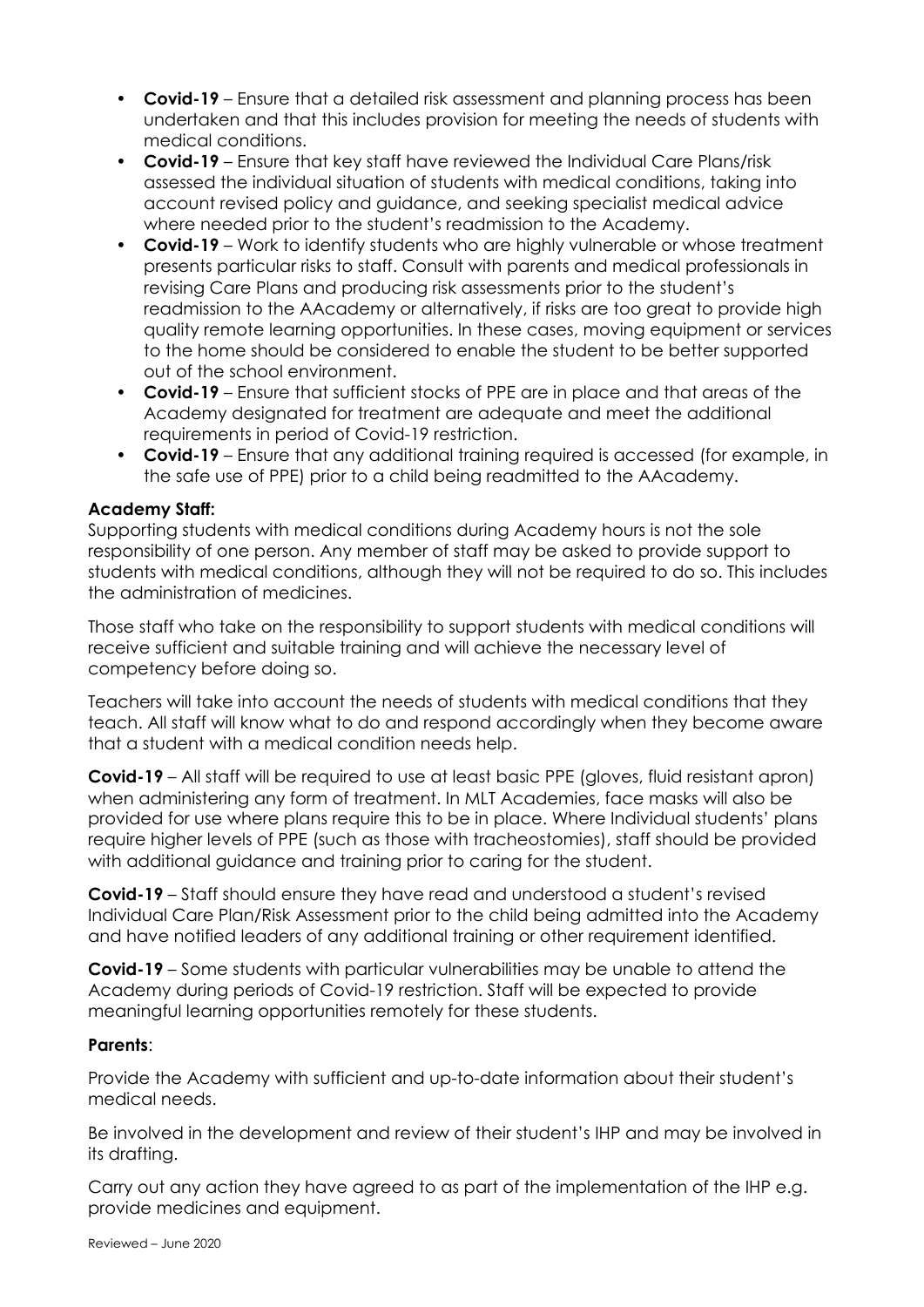Make reasonable requests of the Academy to support their student's needs and listen to medical and educational advice on how these reasonable adjustments can be made

**Covid-19** - Inform the Academy about any increased risk to their child through periods of Covid-19 restriction so the Academy can plan, and risk assess accordingly.

**Covid – 19** – Inform the Academy immediately if their child displays any Covid-19 symptoms and seek a test for them in a timely manner, informing the Academy of the result.

#### **Students:**

Students with medical conditions will often be best placed to provide information about how their condition affects them. Students should be fully involved in discussions about their medical support needs and contribute as much as possible to the development of their IHPs. They are also expected to comply with their IHPs.

**Covid-19** – Ensure, particularly during times of Covid-19 restriction, that they take an age appropriate level of responsibility for managing their own condition, recognising their vulnerability and respecting the social distancing and other measures within their Individual Health Care Plan.

#### **Healthcare Professionals:**

The school nursing service/specialist nursing teams are responsible for notifying the Academy when a student has been identified as having a medical condition that will require support in the Academy. This will be before the student starts to attend an Academy, wherever possible.

They will take a lead role in ensuring that students with medical conditions are properly supported in while attending the Academy, including supporting staff on implementing a student's plan and providing training and supervision where required;

Healthcare professionals, such as GPs and pediatricians, will liaise with the Academy's nurses and notify them of any students identified as having a medical condition.

**Covid-19** – Provide specialist support in formulating risk assessments and planning to meet the needs of children with medical problems during times of Covid-19 restriction, including taking a lead role in ensuring the Academy plans to minimise any medical risk to the student.

#### 4**.** EQUAL OPPORTUNITIES

The Maltby Learning Trust is committed to meeting its obligations under the Equality Act 2010. As such all Academies are clear about the need to actively support students with medical conditions to participate in trips and visits, or in sporting activities, and not prevent them from doing so.

Each MLT Academy will consider what reasonable adjustments need to be made to enable these students to participate fully and safely on trips, visits and sporting activities. Risk assessments will be carried out so that planning arrangements take account of any steps needed to ensure that students with medical conditions are included. In doing so, students, their parents and any relevant healthcare professionals will be consulted.

**Covid-19** – During a period of Covid-19 restriction, the Academy obligations under the Equality Act (2010) do not change. However, all activities will be subject to further scrutiny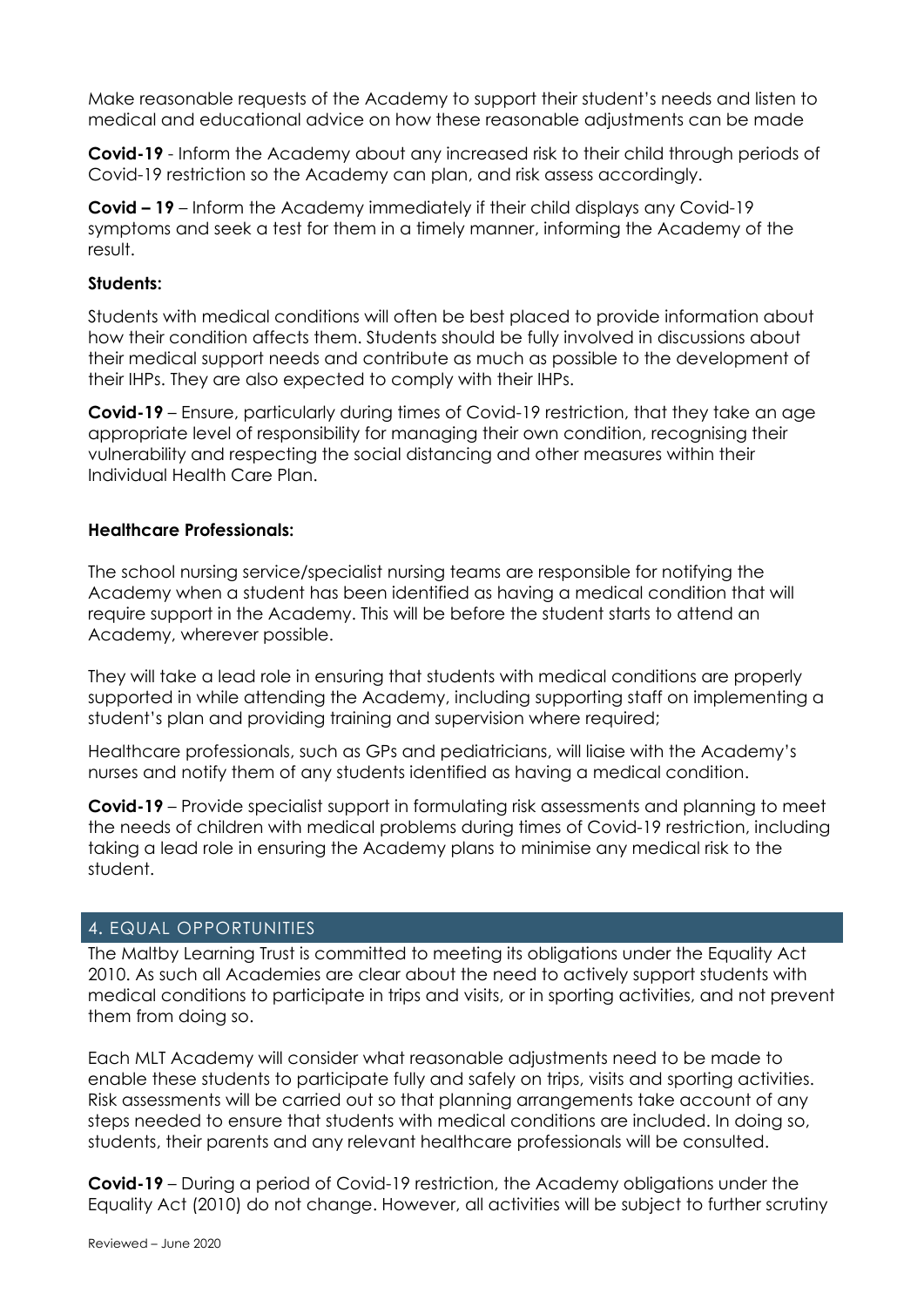and staff and leaders will need to seek assurance that they can be carried out whilst managing any risk to the student with a medical condition or staff prior to it being approved.

**Covid-19** – During periods of Covid-19 restriction, the frequency of trips, visits and other activities either will be substantially reduced, or they may not take place at all. If a visit does take place, the needs of children with medical conditions and the safe management of that condition will form part of the risk assessment process.

#### 5. BEING NOTIFIED THAT A STUDENT HAS A MEDICAL CONDITION

When the Academy is notified that a student has a medical condition, the process outlined below will be followed to decide whether the student requires an IHP.

The Academy will make every effort to ensure that arrangements are put into place within 2 weeks, or by the beginning of the relevant term for students who are new to the Academy.



#### ASSISTING STUDENTS WITH LONG TERM OR COMPLEX MEDICAL NEEDS

A proactive approach is taken towards students with medical needs. Every student with a long term or complex medical need will be offered a home visit from the Inclusion Manager and/or class teacher at the onset of condition or change in condition. This enables the Academy / parents to identify potential issues/difficulties before a student returns to the Academy. Issues identified in the past have included access to classrooms,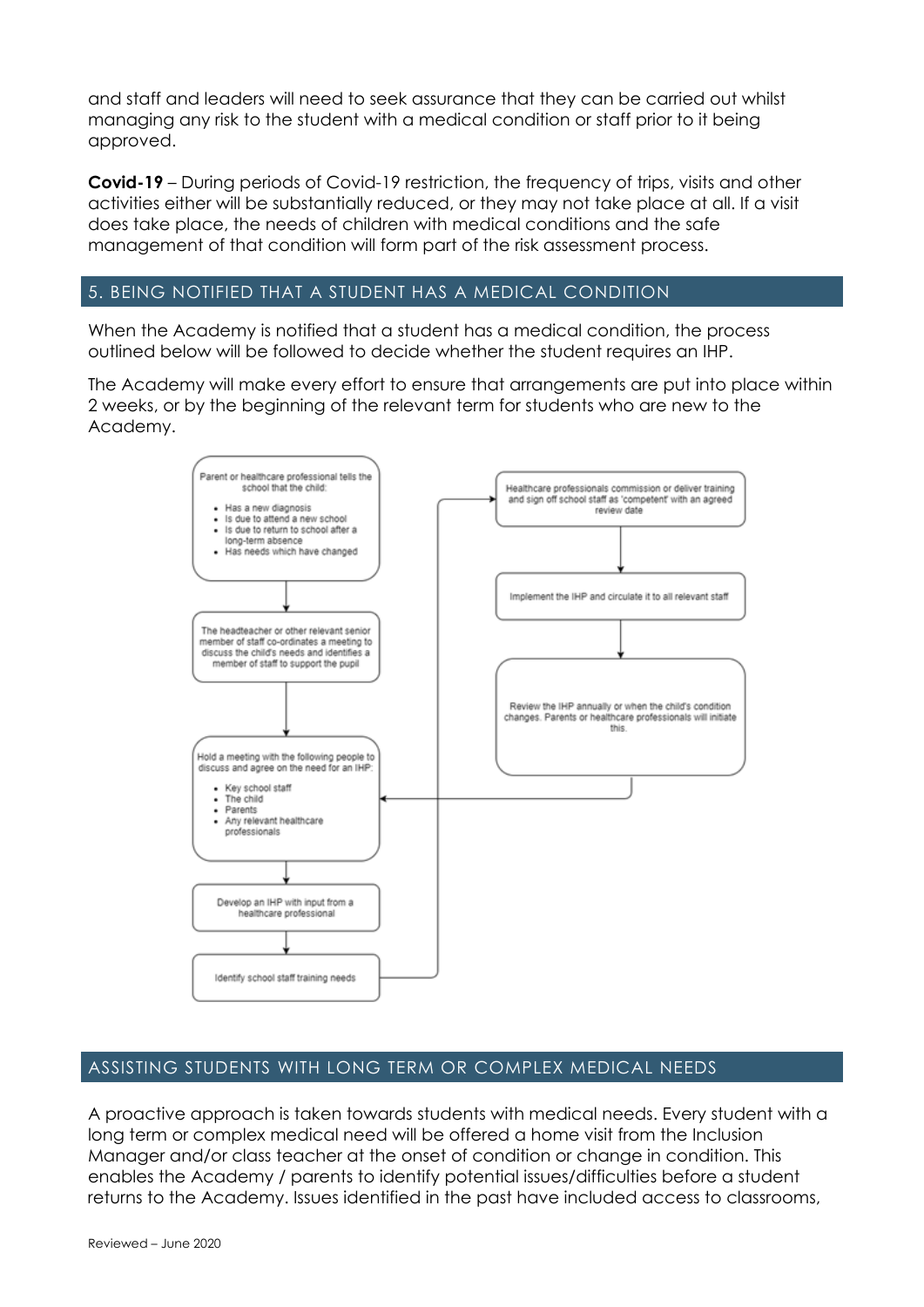toilet facilities, additional adult support, lunchtime procedures and emergency procedures. A Health Care Plan (**Appendix 1 – Form A**) will be produced for any student with long term/complex medical needs and will be reviewed on a regular basis.

To assist students with long term or complex medical needs, the Academy will also consider whether any/all of the following is necessary:

- Adapting equipment, furniture or classrooms to enable the student to access a particular aspect of the curriculum or area of the Academy. To determine the needs and response, the Academy will involve the home and hospital support service.
- Arranging for additional adult support throughout specific parts of the Academy day;
- Adapting lesson plans;
- Establishing a phased attendance programme;
- Ensuring that there are procedures in place for the administration of medicine;
- Training for Support Staff/Teachers on a specific medical condition;
- Providing a programme of work for students who are absent from the Academy for significant periods of time;
- Providing appropriate seating during assembly/carpet time;
- Ensuring there is adequate supervision during play times so that the health and safety of all students is not compromised;
- Ensuring that arrangements are made to include a student with medical needs on Academy visits.
- **Covid-19** Assessing any risks associated with caring for the student during a period of Covid-19 restriction, particularly with relation to any treatment/intimate care needs which might require PPE to be used (see Intimate Care Policy).

**Covid-19** – During a period of Covid-19 restriction, all the measures outlined above will take place remotely through phone or video conference contact. Where site surveys are needed these should be carried out whilst maintaining social distancing.

**Covid-19** - All planned measures must also have specific reference to any adjustment which will be required during a time of Covid-19 restriction and this should be referenced in training and risk assessment/planning processes.

**Covid-19 -** The plans should consider the measures necessary to ensure that the wellbeing of staff caring for the student is safeguarded at all times, including procedural and specific PPE requirements. If specific PPE requirements are not in place senior leaders should delay the student's admission until all requirements are fulfilled.

**Covid-19** - If a child is considered clinically extremely vulnerable, a detailed risk assessment should take place, involving all relevant medical expertise, prior to their readmission. This will ensure risks are either acceptably managed other educational options can be considered, such as remote learning. Decisions should be taken by the Academy Principal in consultation with SENDCos.

#### INDIVIDUAL HEALTH CARE PLANS

An Individual Healthcare Plan (**Appendix 1 – Form A**) is a document that sets out the medical needs of a student, what support is needed within the Academy day and details actions that need to be taken within an emergency situation. They provide clarity about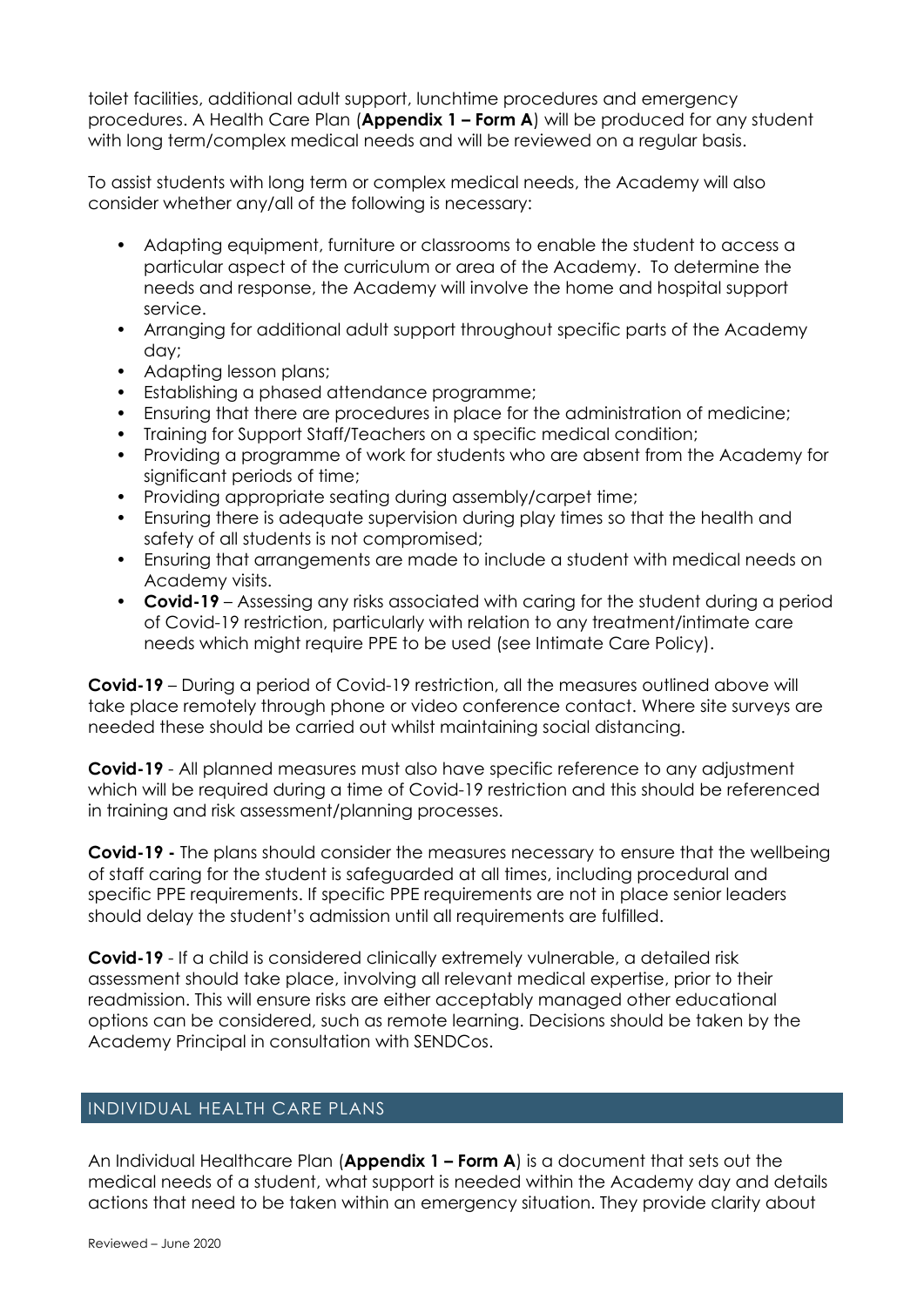what needs to be done, when and by whom. The level of detail within the plans will depend on the complexity of the student's condition and the degree of support needed. This is important because different students with the same health condition may require very different support.

Individual healthcare plans may be initiated by a member of Academy staff, the school nurse or another healthcare professional involved in providing care to the student. The principal has overall responsibility for the development of IHPs for students with medical conditions. This is normally delegated to the Academy SENDCo.

Plans will be drawn up in partnership with the Academy, parents and a relevant healthcare professional, such as the school nurse, specialist or pediatrician, who can best advise on the student's specific needs. Throughout the process all stakeholders should consider the whole child and whether they are best supported through a formal EHCP application. The IHP will form part of the evidence base for this process which, if successful will afford the child additional protection and accrue additional funding to enable the Academy to meet their needs. The student will be involved wherever appropriate. IHPs will be linked to, or become part of, any Education, Health and Care (EHC) plan. If a student has SEN but does not have a statement or EHC plan, the SEN will be mentioned in the IHP. They should be developed in the context of assessing and managing risks to the student's education, health and social well-being and to minimise disruption.

Plans will be developed with the student's best interests in mind and will set out:

- What needs to be done
- When
- By whom

Not all students with a medical condition will require an IHP. It will be agreed with a healthcare professional and the parents when an IHP would be inappropriate or disproportionate. This will be based on evidence. If there is not a consensus, the principal will make the final decision.

Parents will receive a copy of the Health Care Plan with the originals kept by the Inclusion Leader. Medical notices, including pictures and information on symptoms and treatment are placed in the staff room, medical room and kitchen and given to the student's class teacher for quick identification, together with details of what to do in an emergency.

The level of detail in the plan will depend on the complexity of the student's condition and how much support is needed. The MLT and Academy Principals/SENDCos, will consider the following when deciding what information to record on IHPs:

- The medical condition, its triggers, signs, symptoms and treatments
- The student's resulting needs, including medication (dose, side effects and storage) and other treatments, time, facilities, equipment, testing, access to food and drink where this is used to manage their condition, dietary requirements and environmental issues, e.g. crowded corridors, travel time between lessons
- Specific support for the student's educational, social and emotional needs. For example, how absences will be managed, requirements for extra time to complete exams, use of rest periods or additional support in catching up with lessons, counselling sessions
- The level of support needed, including in emergencies. If a student is self-managing their medication, this will be clearly stated with appropriate arrangements for monitoring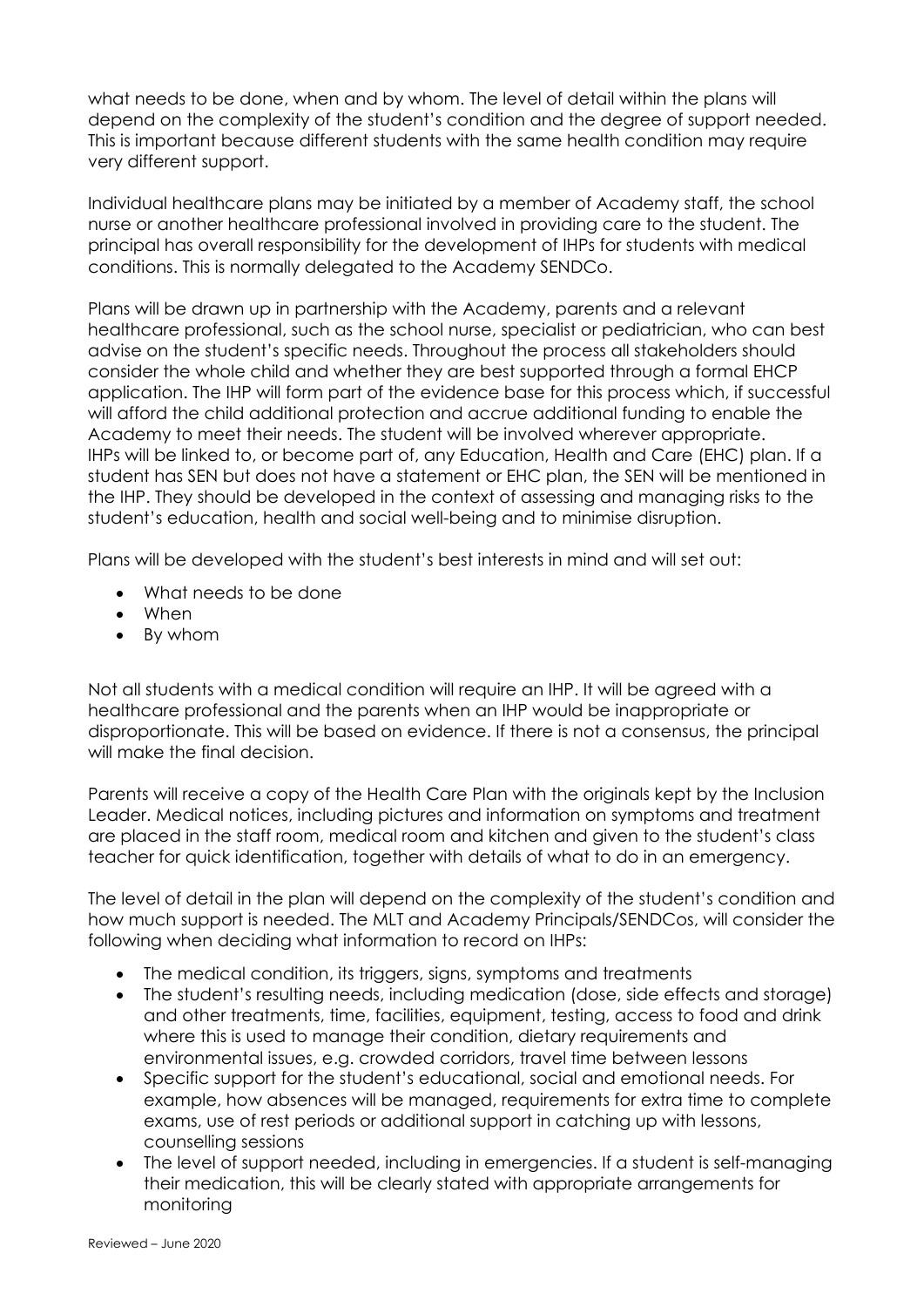- Who will provide this support, their training needs, expectations of their role and confirmation of proficiency to provide support for the student's medical condition from a healthcare professional, and cover arrangements for when they are unavailable
- Who in the Academy needs to be aware of the student's condition and the support required
- Arrangements for written permission from parents and the Principal for medication to be administered by a member of staff, or self-administered by the student during Academy hours
- Separate arrangements or procedures required for Academy trips or other Academy activities outside of the normal Academy timetable that will ensure the student can participate, e.g. risk assessments
- Where confidentiality issues are raised by the parent/student, the designated individuals to be entrusted with information about the student's condition
- What to do in an emergency, including who to contact, and contingency arrangements

**Covid-19** – All Individual Care Plans should be reviewed in periods of Covid-19 restriction and a risk assessment process undertaken to assess how a child's needs can be met. This plan should determine whether, and how, a student's needs can be acceptably managed whist maintaining health and safety. The review should consider how routines and treatment options can be adjusted to minimise staff contact, and what PPE requirements should be built into the plan in order to adequately protect staff from any risk. This should always be carried out in close consultation with medical services.

**Covid-19** - If a child is considered clinically extremely vulnerable, a detailed risk assessment should take place, involving all relevant medical expertise, prior to their readmission. This will ensure risks are either acceptably managed other educational options can be considered, such as remote learning. Decisions should be taken by the Academy Principal in consultation with SENDCos.

**Covid-19** – For students whose condition and treatment require the use of Aerosol Generating Procedures (AGPs) for example, tracheostomies, further, more complex procedures should be implemented (see Intimate Care Policy - Appendix 2). As care for these students requires a higher level of protection, including the use of FFP3 face masks, students with these high levels of need should not be admitted to the Academy during time of Covid-19 restriction, unless all protective equipment is in place. This is essential to ensure the staff providing care are safeguarded. In these cases, the student should be provided with remote learning opportunities.

**Covid-19** – As plans are reviewed, the need for, and availability of, staff with specialist training should be considered. Some staff who have vulnerabilities during times of Covid-19 restriction may not be in school or it may be considered too great a risk for them to carry out a particular procedure. Retraining needs and timelines should be built into the planning process.

**Covid-19** – If, during time of Covid-19 restriction, risk assessments determine that a student's needs are best met out of the Academy because the risks to students or staff are too great, moving equipment or services to the home should be considered to enable the student to be better supported out of the school environment. In these cases, remote learning should be put in place.

#### ADMINISTERING MEDICINES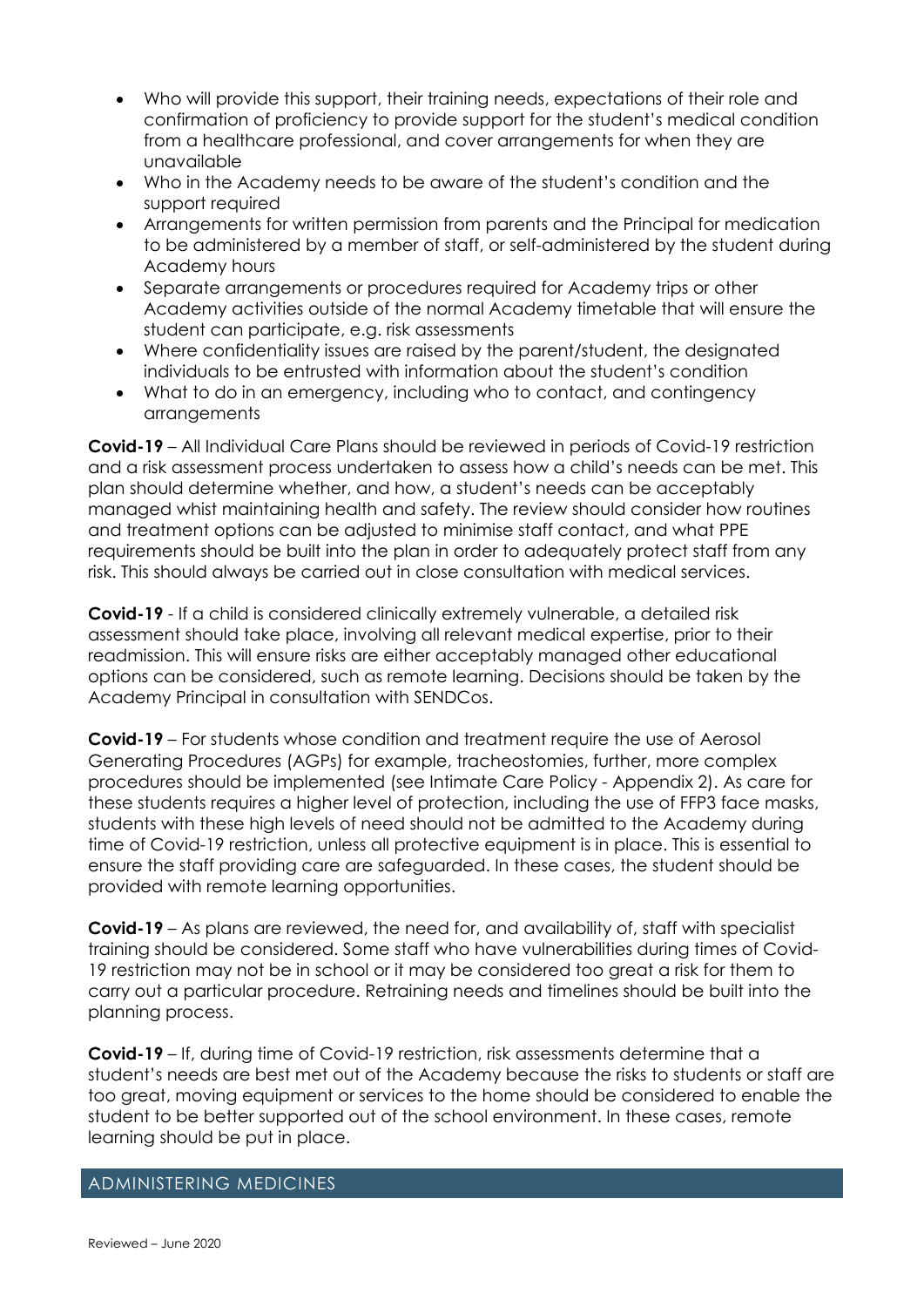Separate administration of medicines and first aid policies are in place and should be read alongside this policy.

#### UNACCEPTABLE PRACTICE

Academy staff should use their discretion and judge each case individually with reference to the student's IHP, but it is generally not acceptable to:

- Prevent students from easily accessing their inhalers and medication, and administering their medication when and where necessary
- Assume that every student with the same condition requires the same treatment
- Ignore the views of the student or their parents in making reasonable adjustments to the educational provision
- Ignore medical evidence or opinion (although this may be challenged)
- Send students with medical conditions home frequently for reasons associated with their medical condition or prevent them from staying for normal Academy activities, including lunch, unless this is specified in their IHPs\*
- If the student becomes ill, send them to the Academy office or medical room unaccompanied or with someone unsuitable
- Penalise students for their attendance record if their absences are related to their medical condition, e.g. hospital appointments
- Prevent students from drinking, eating or taking toilet or other breaks whenever they need to in order to manage their medical condition effectively
- Require parents, or otherwise make them feel obliged, to attend school to administer medication or provide medical support to their child, including with toileting issues. No parent should have to give up working because the Academy is failing to support their child's medical needs
- Prevent students from participating, or create unnecessary barriers to students participating in any aspect of Academy life, including Academy trips, e.g. by requiring parents to accompany their student
- Administer, or ask students to administer, medicine in school toilets
- **Covid-19** Fail to take the concerns of students or parents seriously during times of Covid-19 restriction
- **Covid-19** Carry out tasks without ensuring familiarity with the revised IHP, failing to use the planned for PPE or appropriate procedures. This puts child, staff member and other members of the Academy community at unnecessary risk.
- **Covid**-**19** Failing to provide a clear rationale, developed in consultation with health professionals and Academy Principals, when asking a student not to attend the provision because the risks to themselves or staff are felt to be too great.

#### EMERGENCY PROCEDURES

Staff will follow the Academy's normal emergency procedures (for example, calling 999). All students' IHPs will clearly set out what constitutes an emergency and will explain what to do. In emergency situations, where possible, the procedure identified on a student's Healthcare Plan will be followed. When this is not available, a qualified First Aider will decide on the emergency course of action. If it is deemed a student needs hospital treatment as assessed by the First Aider the procedures outlined in **Form H (Appendix 3)** must take place.

The most appropriate member of staff accompanies student to hospital with all relevant health documentation (Inc. tetanus and allergy status), the health plan and student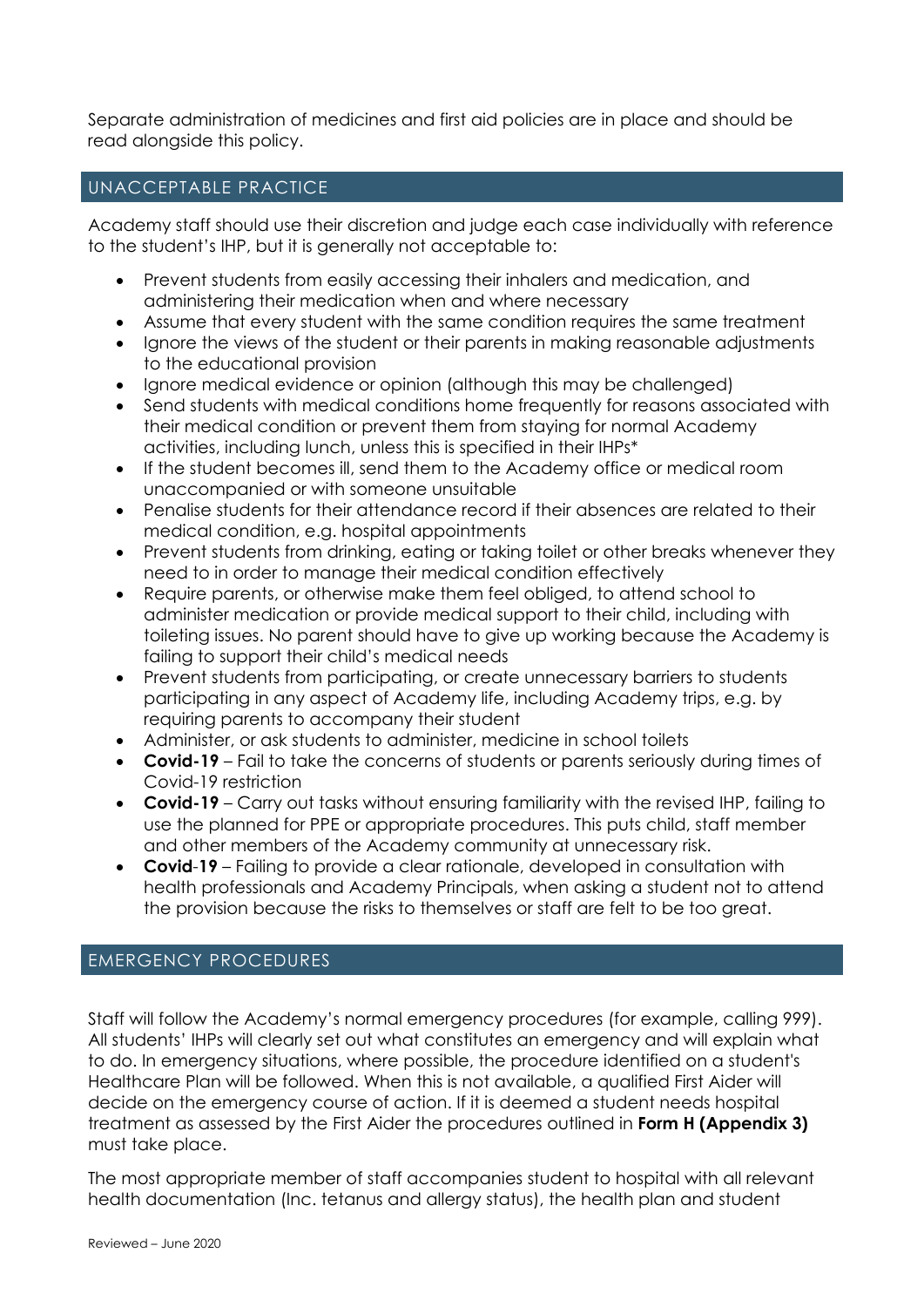details. A clear explanation of the incident must be given (as a statement) if witness does not attend. A senior member of staff should attend the hospital to speak to parents if deemed necessary. A member of staff will always stay with a student who has been taken to hospital until parents arrive.

#### HYGIENE AND INFECTION CONTROL

All staff should be aware of normal precautions for avoiding infections and follow basic hygiene procedures e.g. basic hand washing. The medical room has full access to protective disposable gloves and care is taken with spillages of blood and body fluid. Full guidance can be found in the Intimate Care Policy and First Aid Policy.

**Covid-19** – During times of Covid-19 restriction further measures around hygiene and infection control are implemented and stringently applied. Please see the Intimate Care Policy and/or First Aid Policy for details.

#### SPORTING ACTIVITIES

Some students may need to take precautionary measures before or during exercise. Staff supervising such activities should be aware of relevant medical conditions and any preventative medicine that may need to be taken and emergency procedures.

#### EDUCATIONAL VISITS

We actively support students with medical conditions to participate in Academy trips and visits, or in sporting activities but are mindful of how a student's medical condition will impact on their participation. Arrangements will always be made to ensure students with medical needs are included in such activities unless evidence from a clinician such as a GP or consultant states that this is not possible.

A risk assessment will be completed at the planning stage to take account of any steps needed to ensure that students with medical conditions are included. This will require consultation with parents and students and advice from the school nurse or other healthcare professionals that are responsible for ensuring that students can participate. A copy of the student's health care plan should be taken with the student on an Educational Visit.

The class teacher must also ensure that medication such as inhalers and epi-pens are taken on all Academy trips and given to the responsible adult that works alongside the student throughout the day. A First Aid kit must be taken on all Academy trips. The Trip Leader must ensure that all adults have the telephone number of the Academy in case of an emergency.

An HSE approved first aider should attend all Academy trips. The first aider provisions at the destination of the trip should be included as part of the risk assessment. The party leader must ensure that all necessary medicines are taken on the trip. This will mean checking the medical requirements of the class and ensuring that any student with a specific medical condition has access to prescribed medicine whilst on the trip. First Aid trained staff administering medication to students on Academy trips should follow the guidelines above (see also Administration of medicines Policy).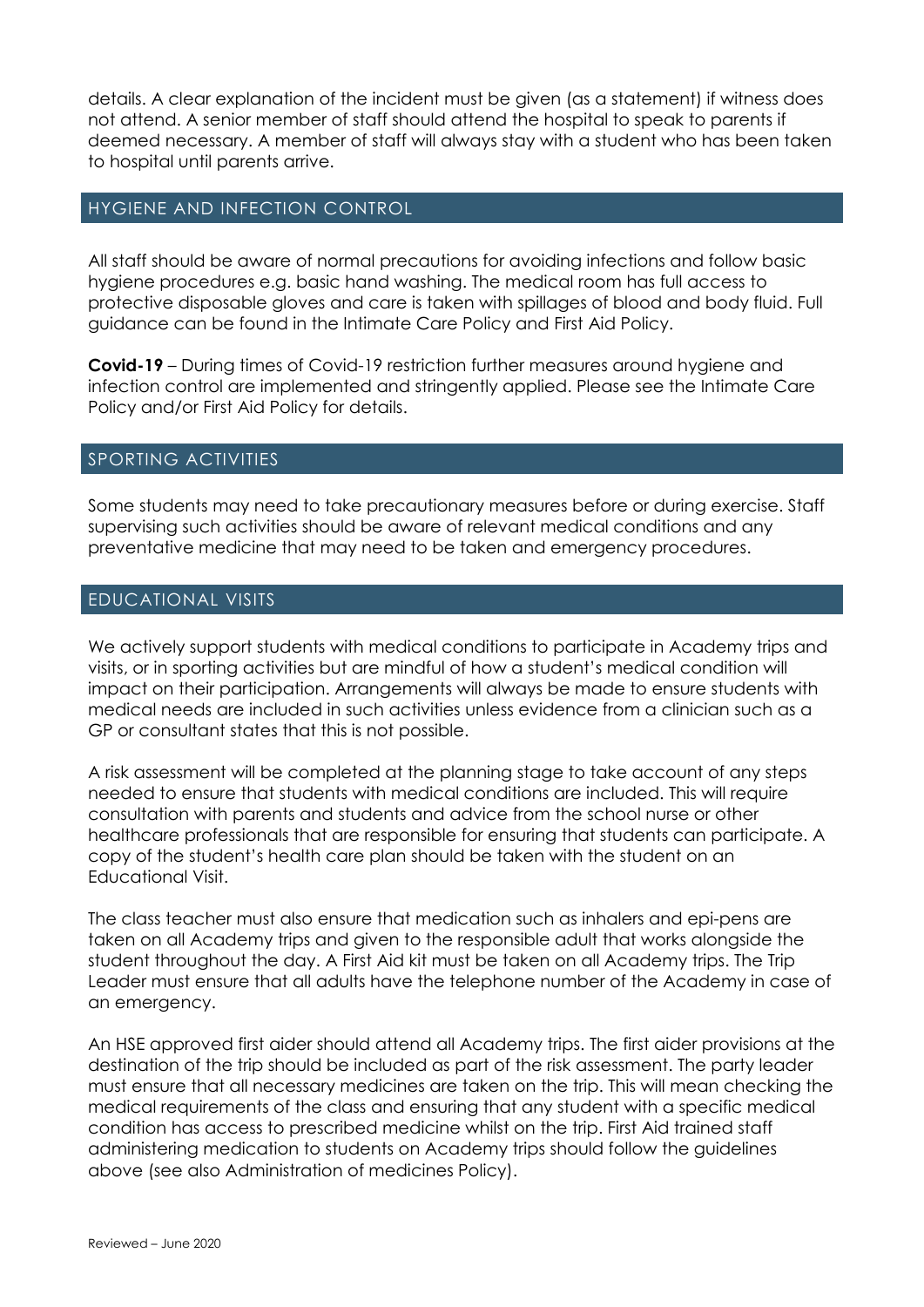#### EXTRA-CURRICULAR CLUBS/ACTIVITIES

It is the responsibility of those running clubs (from outside providers) to liaise with parents/carers and to send home a medical form for completion. Academies must ensure that all clubs know how to obtain medical assistance, where the medical room is, location of the medication and how to dial for an outside line if they need to call an ambulance.

#### BREAKFAST CLUB AND AFTER SCHOOL CLUB

Each club must have access to a trained First Aider and a first aid kit. Each club must also have access to the Academy's medical room. On the booking forms parents must state any medical needs and allergies and provide a contact number in case of emergency. Any student who requires medicine must have written confirmation from the parent.

#### STAFF TRAINING

Any member of Academy staff providing support to a student with medical needs must have received suitable training. It is the responsibility of the School Nurse to lead on identifying with other health specialists and agreeing with the Academy, the type and level of training required, and putting this in place. The school nurse or other suitably qualified healthcare professional should confirm that staff are proficient before providing support to a specific student.

Training must be sufficient to ensure that staff are competent and have confidence in their ability to support students with medical conditions, and to fulfil the requirements as set out in individual healthcare plans. They will need to understand the specific medical conditions they are being asked to deal with, their implications and preventative measures.

Staff should not give prescription medicines or undertake health care procedures without appropriate training (updated to reflect individual healthcare plans at all times) from a healthcare professional **(See Appendix 2 – Training record)**. A first-aid certificate does not constitute appropriate training in supporting students with medical conditions.

It is important that all staff are aware of the Academy's policy for supporting students with medical conditions and their role in implementing that policy. Each Academy should ensure that training on conditions which they know to be common within their Academy is provided (e.g. asthma, epi pen, sickle cell, diabetes) Parents can be asked for their views and may be able to support Academy staff by explaining how their student's needs can be met but they should not provide specific advice, nor be the sole trainer (see administration of medicines policy).

**Covid-19** – Special consideration should be given to any additional training needs born out of adjustments made to care plans during times of Covid-19 restriction. As a minimum provision, staff should be provided with Appendix 4 of this document which gives instruction on the safe use of PPE. Medical advice should be sought for any clinical training needs.

**Covid-19** – Consideration should be made during time of Covid-19 restriction of the availability of staff with specialist training to perform this role. Some staff may not be in school or may have vulnerabilities which make it too great a risk for them to carry out a particular procedure.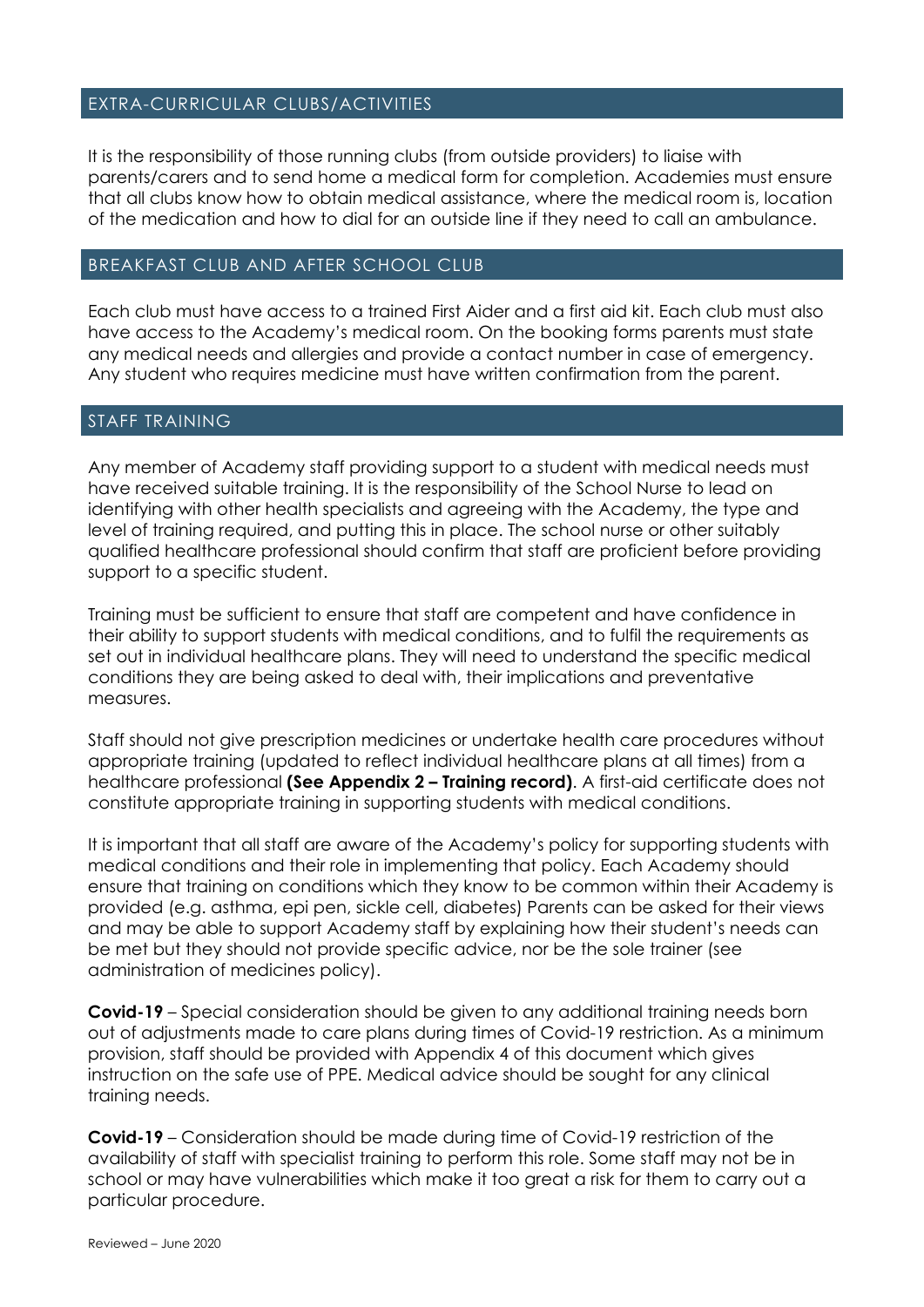**Covid-19** – As outlined in the Intimate Care Policy, staff who may be required to perform AGPs on students will require the use of an FFP3 mask. These masks should be 'fit tested' for suitability prior to an individual using them. This 'Fit testing' can only be carried out by a trained individual.

#### RECORD KEEPING

The MLT Trust Board and Local Governing Committee will ensure that written records are kept of all medicine administered to students (see administration of medicines policy). Parents will be informed if their child has been unwell at school.

IHPs are kept in a readily accessible place which all staff are aware of.

#### LIABILITY AND INDEMNITY

The Trust Board will ensure that the appropriate level of insurance is in place and appropriately reflects the Academy's level of risk.

The MLT is insured through Zurich insurance and full indemnity is provided to staff providing appropriate medical care through the public liability section of the policy. Further information is provided via the following link:

https://newsandviews.zurich.co.uk/strategic-focus/supporting-schools-pupils-medicalconditions/

#### COMPLAINTS

Should parents or students be dissatisfied with the support provided they should discuss their concerns directly with the Year Group Leader, a member of SLT or the Principal.

If they do not feel they have been able to resolve the issue, then parents may make a formal complaint via the Trust's complaint procedure. Information regarding this can be found on the Academy website.

Making a formal complaint to the Department for Education should only occur if it comes within scope of section 496/497 of the Education Act 1996 and after other attempts at resolution have been exhausted. In the case of academies, it will be relevant to consider whether the Academy has breached the terms of its Funding Agreement, or failed to comply with any other legal obligation placed on it. Ultimately, parents (and students) will be able to take independent legal advice and bring formal proceedings if they consider they have legitimate grounds to do so.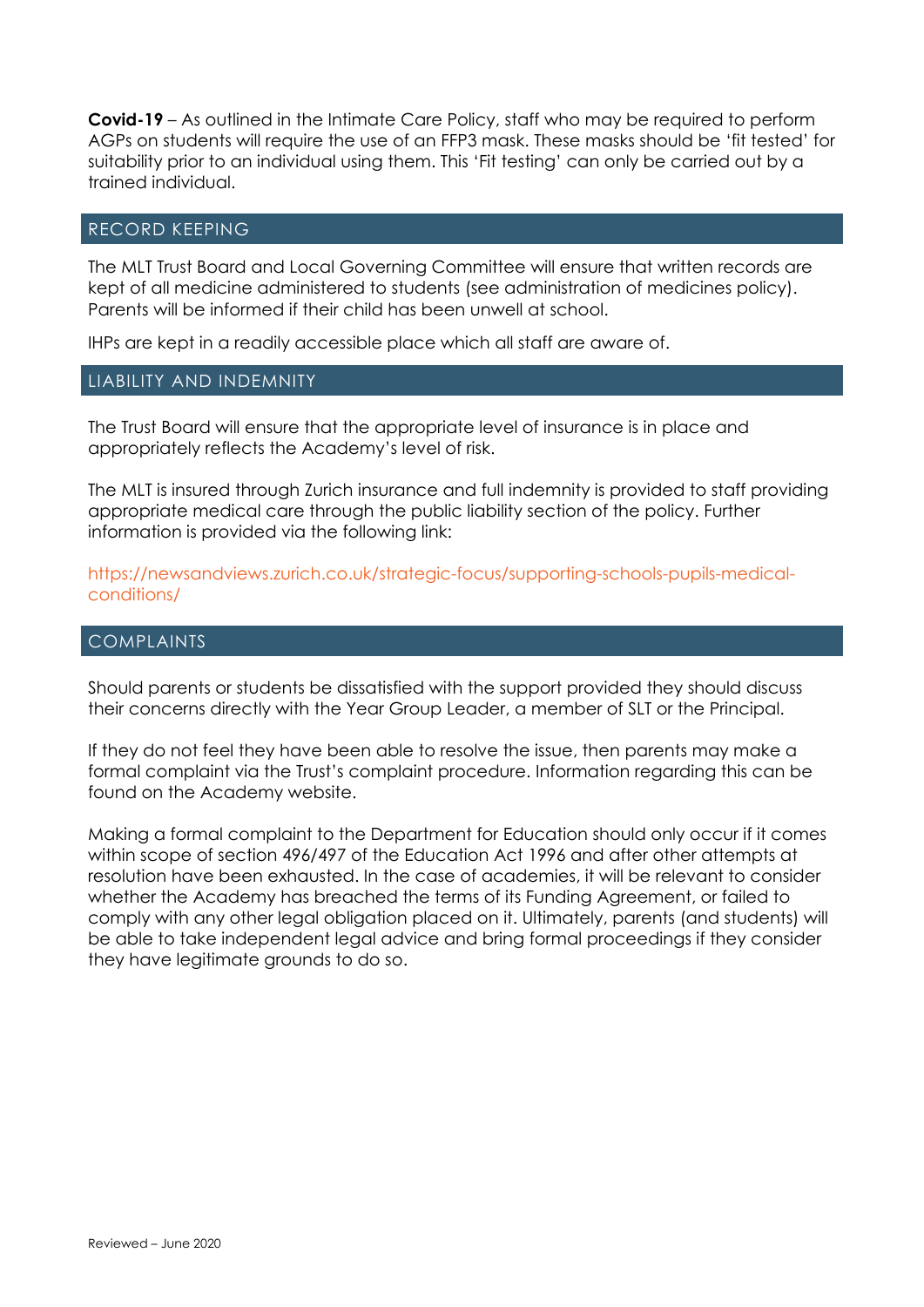### APPENDIX 1 - FORM A: INDIVIDUAL HEALTHCARE PLAN

| Name of Academy/setting        |  |
|--------------------------------|--|
| Student's name                 |  |
| Group/class/form               |  |
| Date of birth                  |  |
| Student's address              |  |
| Medical diagnosis or condition |  |
| Date                           |  |
| Review date                    |  |

#### **Family Contact Information**

| Name                    |  |
|-------------------------|--|
| Phone no. (work)        |  |
| (home)                  |  |
| (mobile)                |  |
| Name                    |  |
| Relationship to student |  |
| Phone no. (work)        |  |
| (home)                  |  |
| (mobile)                |  |

#### **Clinic/Hospital Contact**

Name Phone no.

#### **G.P.**

Name

Phone no.

Who is responsible for providing support in school

Describe medical needs and give details of student's symptoms, triggers, signs, treatments, facilities, equipment or devices, environmental issues etc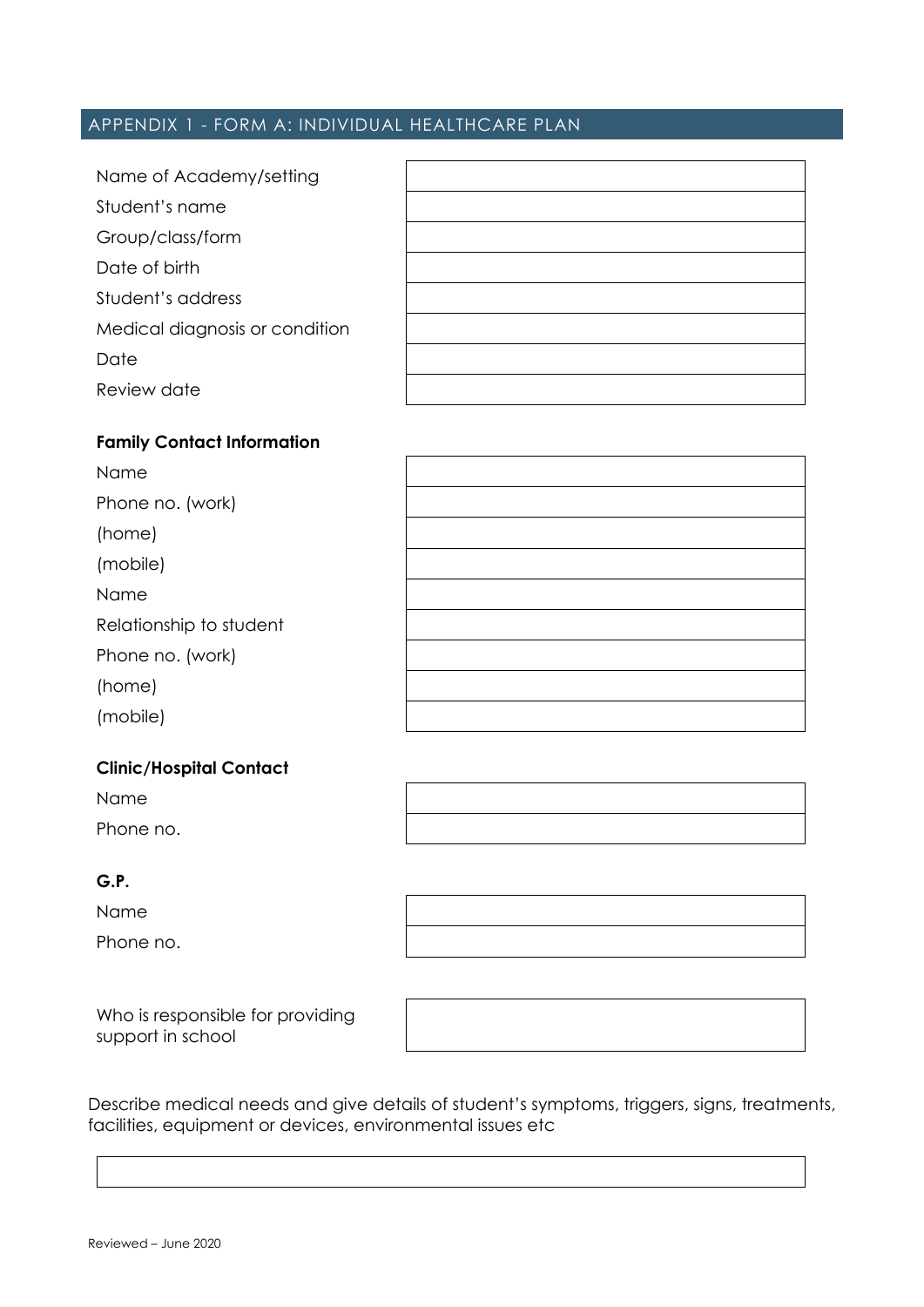Name of medication, dose, method of administration, when to be taken, side effects, contra-indications, administered by/self-administered with/without supervision

Daily care requirements

Specific support for the student's educational, social and emotional needs

Arrangements for Academy visits/trips etc

Other information

Describe what constitutes an emergency, and the action to take if this occurs

Who is responsible in an emergency *(state if different for off-site activities)*

Plan developed with

Staff training needed/undertaken – who, what, when

Form copied to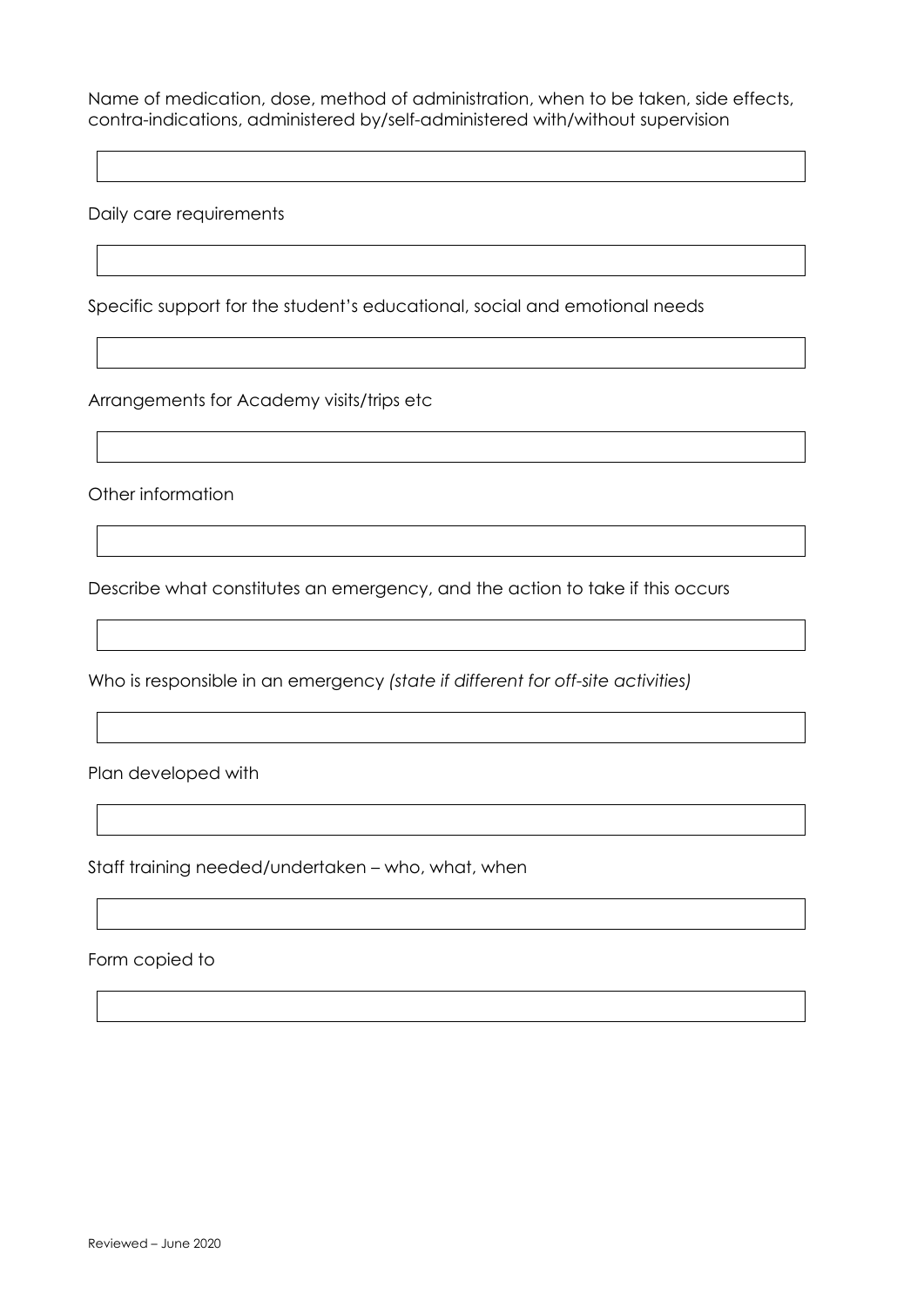## APPENDIX 2 – FORM E (STR) STAFF TRAINING RECORD

| Staff Training Record – Administrations of Medicines |  |  |
|------------------------------------------------------|--|--|
| Name of Academy /                                    |  |  |
| setting                                              |  |  |
| Name                                                 |  |  |

| <b>Type of Training received</b>                                                                                                                            |  |  |
|-------------------------------------------------------------------------------------------------------------------------------------------------------------|--|--|
|                                                                                                                                                             |  |  |
|                                                                                                                                                             |  |  |
|                                                                                                                                                             |  |  |
| <b>Date of Training</b>                                                                                                                                     |  |  |
| Completed                                                                                                                                                   |  |  |
| <b>Training provided by</b>                                                                                                                                 |  |  |
| <b>Profession and Title</b>                                                                                                                                 |  |  |
| I confirm that the member of staff named above has received the training and is competent to<br>carry out any necessary treatment covered in this training. |  |  |
| Signed:                                                                                                                                                     |  |  |
| I recommend that this training is updated (please state how often)                                                                                          |  |  |
|                                                                                                                                                             |  |  |
| I confirm that I have received the training detailed above.                                                                                                 |  |  |
| <b>Staff Signature</b>                                                                                                                                      |  |  |
| <b>Date</b>                                                                                                                                                 |  |  |
| <b>Suggested Review Date</b>                                                                                                                                |  |  |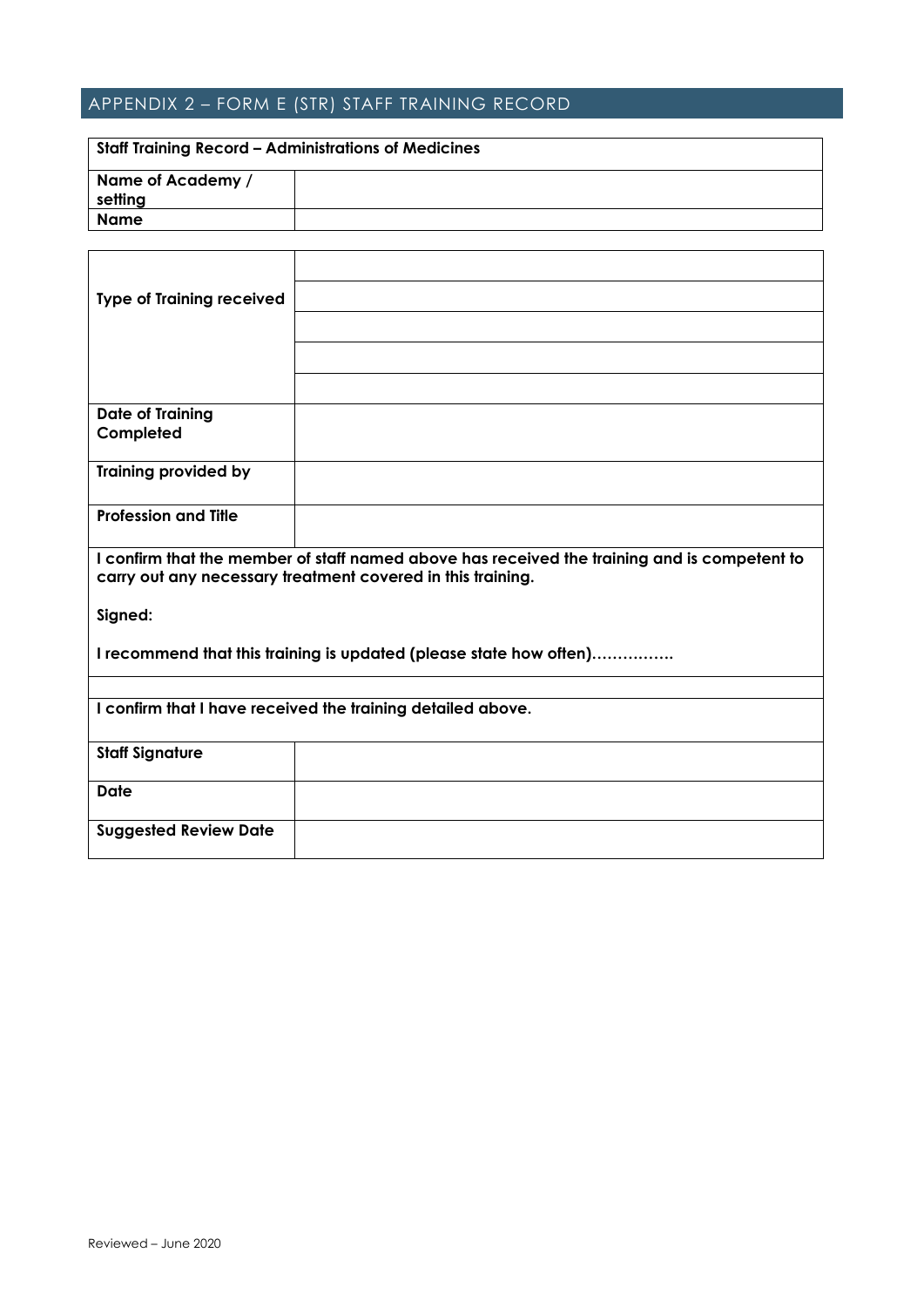## APPENDIX 3 – FORM H - CONTACTING EMERGENCY SERVICES

#### **Request for an ambulance.**

#### **Dial 999, ask for an ambulance and be ready with the following information.**

| 1. Your telephone number                                                                                                |  |
|-------------------------------------------------------------------------------------------------------------------------|--|
| 2. Give your location                                                                                                   |  |
| 3. State that the post code is                                                                                          |  |
| Give exact location in the Academy<br>4.                                                                                |  |
| 5.<br>Give your name                                                                                                    |  |
| 6. Give Name of student and a brief<br>description of the student's<br>symptoms                                         |  |
| 7. Inform ambulance control of the<br>best entrance and state that the<br>crew will be met and taken to the<br>student. |  |
| 8. Stay with the student and keep the<br>operator informed of any change in<br>behaviour.                               |  |

Speak clearly and slowly and be ready to repeat information if asked

Keep a completed copy of this form by the telephone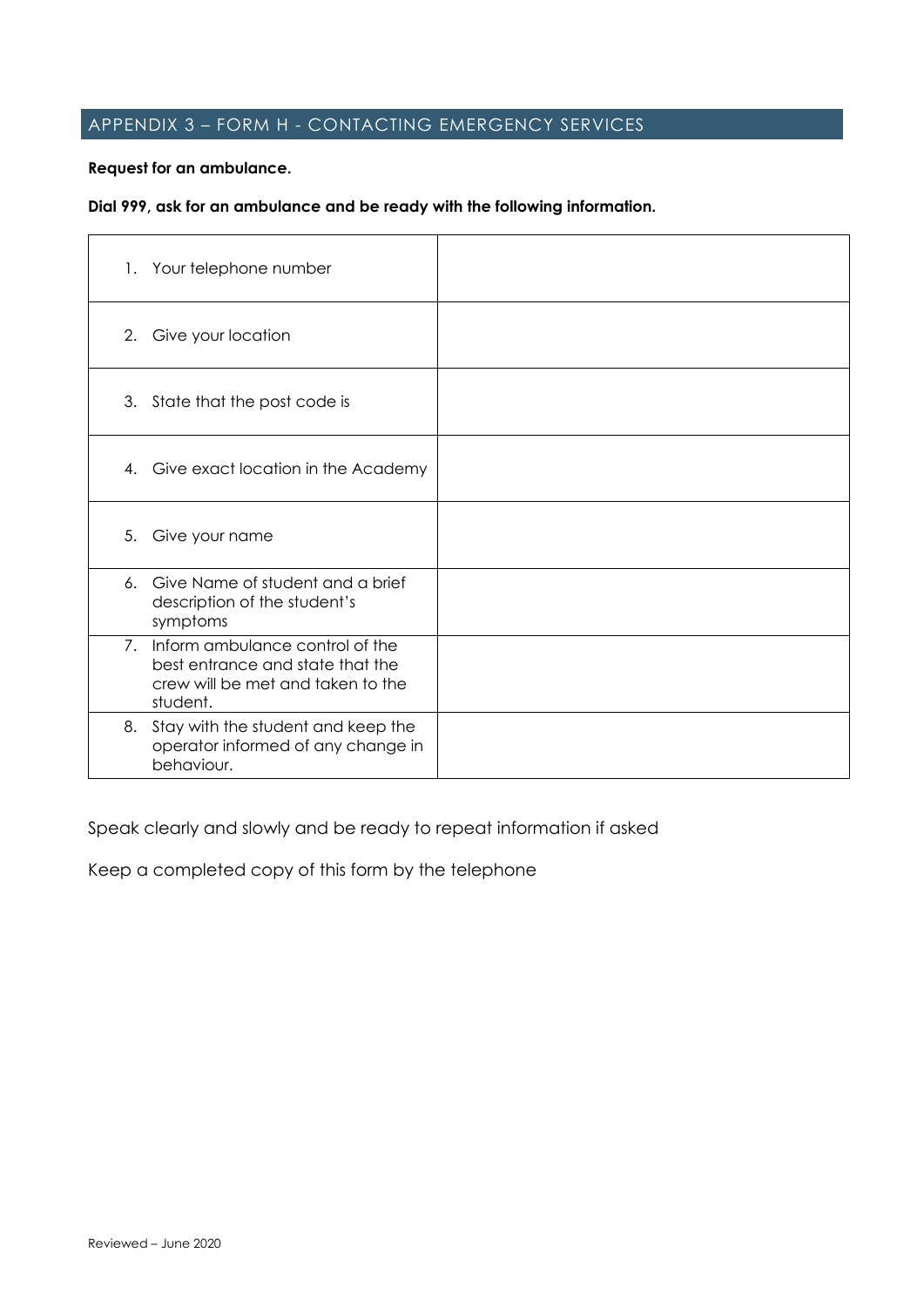#### APPENDIX 4 – GUIDE TO USING PPE FOR NON-AGP USE







# **Putting on personal** protective equipment (PPE) for non-aerosol generating procedures (AGPs)\*

Please see donning and doffing video to support this guidance: https://youtu.be/-GncQ\_ed-9w